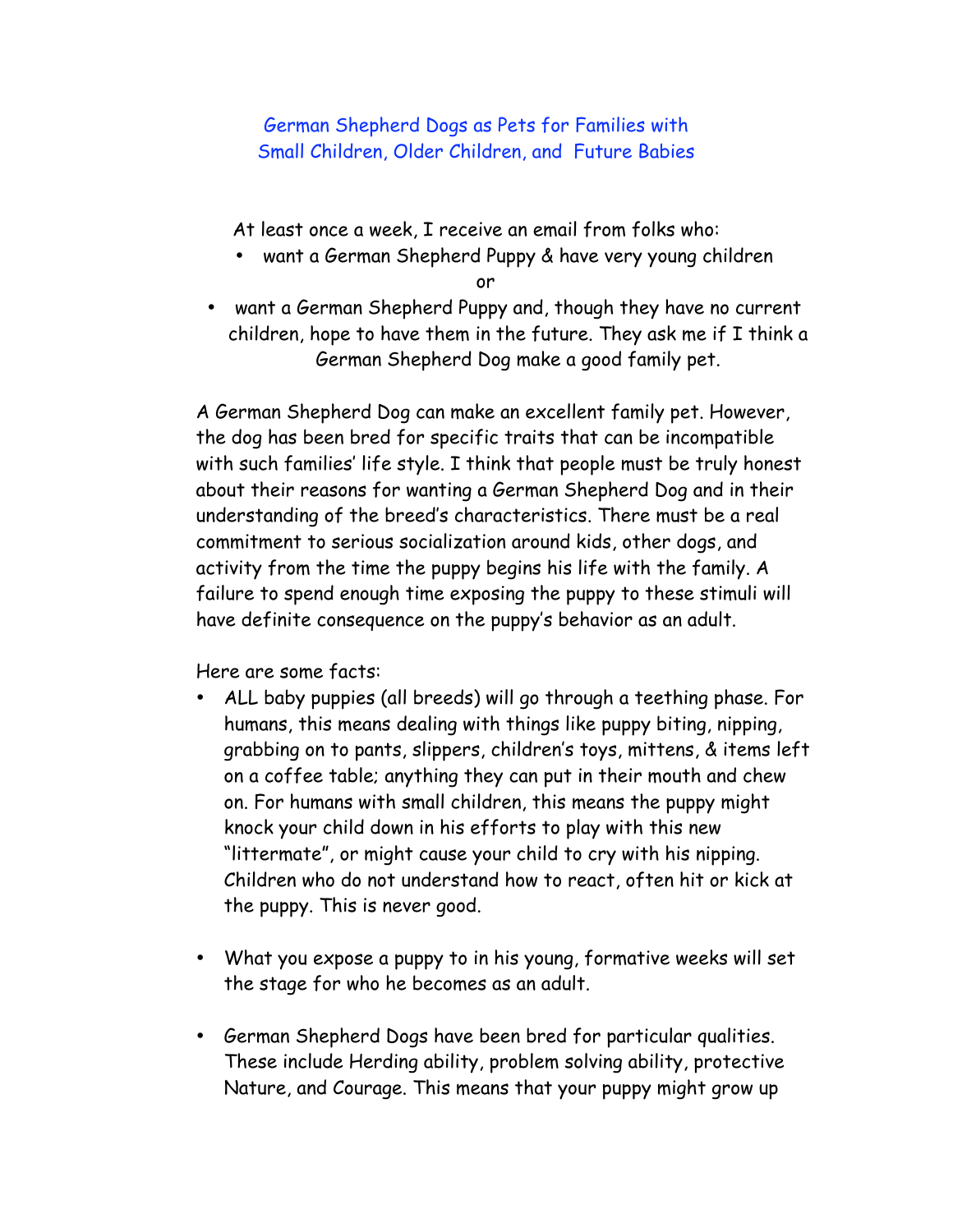and think he needs to do things like "protect" your kids from their friends, if there is wrestling going on.

• When not completely and properly socialized, the best bred German Shepherd Dog \*might\* mature to show a defensiveness to other dogs, especially when out on a leash or when in his own territory, as well as exhibit a suspicion of strangers and a desire to protect his owner from what the DOG deems unacceptable threats. How a dog handles himself in later life is largely a result of what the owner has done when the dog was a puppy.

 "What led you to decide on a German Shepherd Dog?" When I pose this question, common answers include: loyalty, intelligence, and protective nature. In my opinion, these are excellent qualities, but also the very same qualities that can create problems in a family pet.

For those folks who can not commit to extensive socialization and training, I do believe there are other breeds more suitable to join them as family companions. In fact, I think the best suited breed might be social to everyone, and have none of a Herding dog's traits. (Examples: A Bichon or a Pug might work, or for more active families, a Lab. A Husky is generally friendly to everyone.. although, very high energy, and they can be difficult to train and have a tendency to wander/run when loose.)

Potential buyers sometimes tell me they have no children, but need a puppy who will be trustworthy with visiting relatives, or, they tell me they need a puppy who will adjust well if the couple has a child in the future. I can not BREED this behavior into a puppy. I can breed parents with excellent character, and produce puppies with a good, sane brain. The puppy's new family must do the rest. Having your sister's children, your neighbors children, your cousins children over once a month on a Sunday is NOT adequate socializing. If you want a puppy who can go to kids' sporting events, feel comfortable with all ages of child doing all manner of moving, noise making, and general bedlam, and accompany you and your kids everywhere: you MUST work hard to create positive and numerous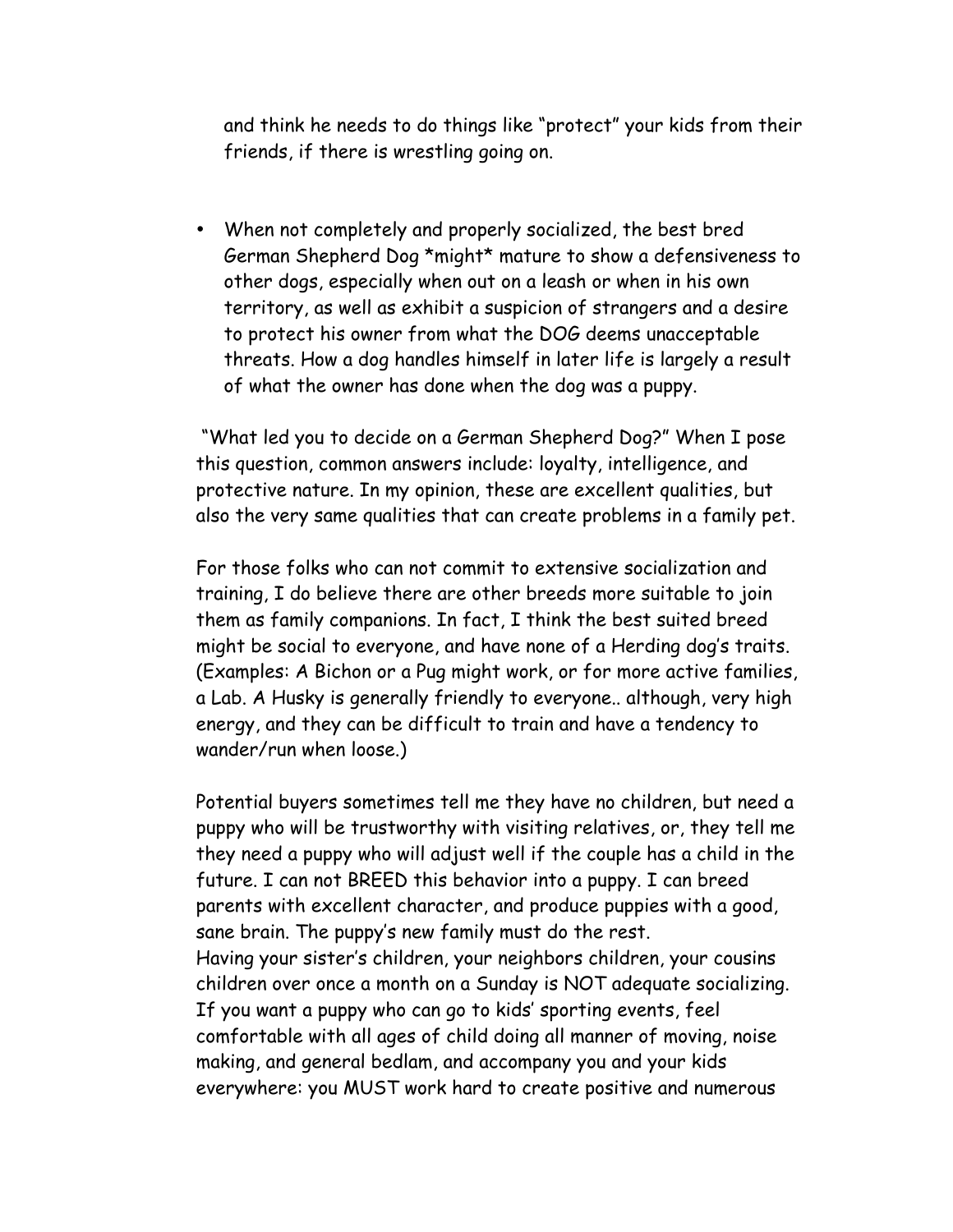situations where the puppy learns that this is all a part of his normal life.

A baby puppy will be happy and friendly to most everyone. I have had families tell me "Well, Fido met some kids when he was little and he loved them! But, we saw my niece for the first time in 6 months, and Fido (now age 2 or 3) put his hackles up and jumped at her! He didn't bite, but I think he might have considered it!" Trust me folks; a little social interaction as a baby is NOT enough for most dogs!!!

Having decided on a German Shepherd Dog, with full understanding of his instincts and characteristics, what can you do to help the puppy grow to be a super, well adjusted family member?

Socialize, Socialize, Socialize. Meet new people and dogs and go new places several times a week. Take puppy to the town soccer fields, to "watch" games with you. I guarantee you will attract some visitors who want to interact with your puppy. Be sure puppy never feels overwhelmed. Ask people to give him a cookie, or to kneel low to his level to greet him. Do not let people pick him up. Once your puppy knows SIT, work on having him SIT for petting and treats.

If it is important your puppy be accustomed to small children, take him to a nursery school or Kindergarten during pick up/drop off time. Walk around. Some mothers and children will undoubtedly approach and ask to meet your puppy.

In both above situations, children will be running, or walking by, or playing. The noise level that comes along with young kids will also be something puppy will notice.

In addition to this type of situation, some one on one interaction with family children or neighbors' kids is also advisable. Even if you have a fenced yard, take puppy for walks in your neighborhood, where he can see kids on bikes and skates.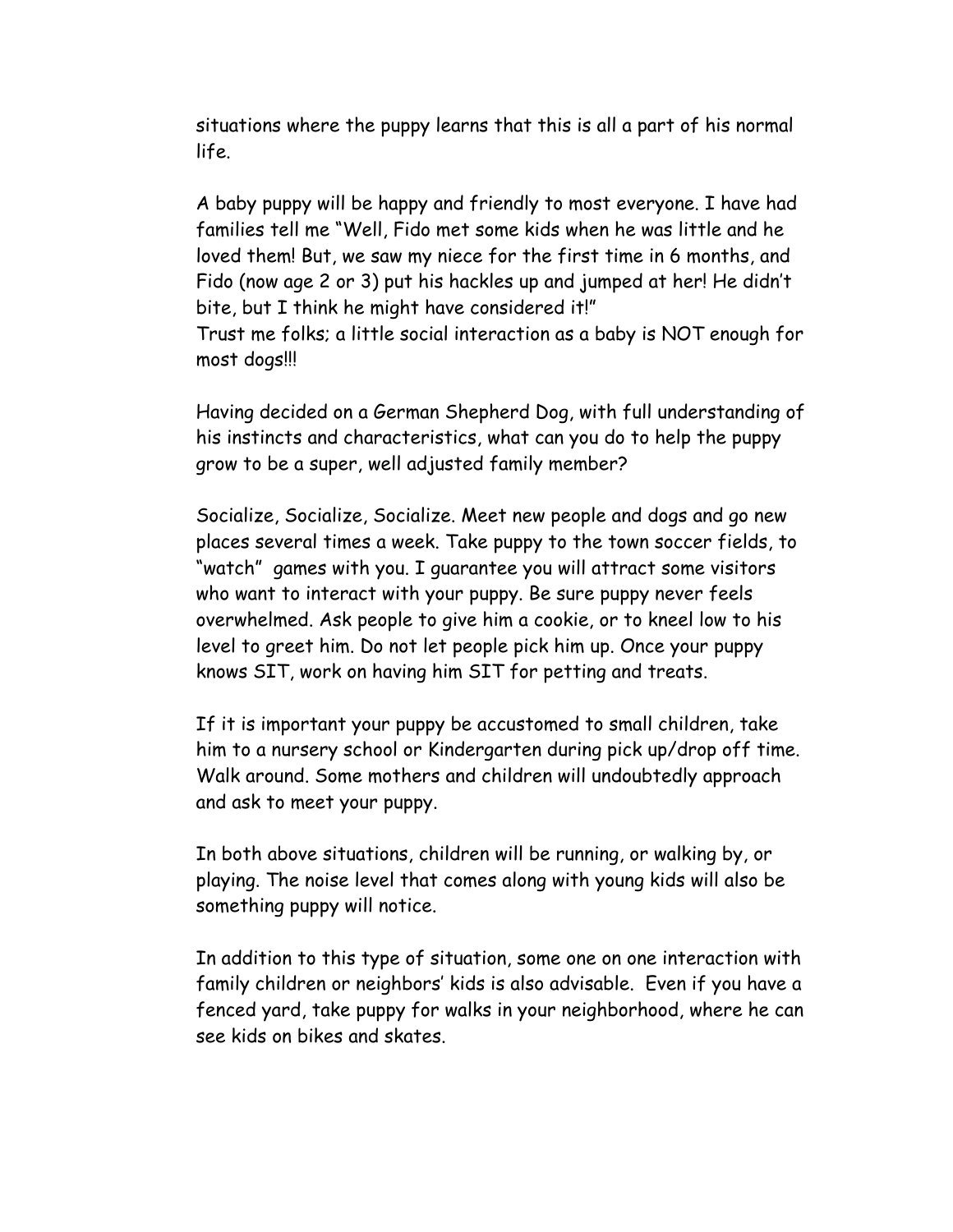Take puppy to stores that allow pets, to an airport, to a friend's house. Have puppy play dates at your home and at a friend's home. ENROLL in PUPPY Kindergarten!! Take puppy to a lake or park with water. Take the puppy in the car frequently.

A puppy who never leaves home will not grow up to be a dog who is comfortable traveling everywhere with you.

\*ALLOW\* your puppy to play with other puppies, and don't hover nervously, worrying he will be harmed.

All of this takes a commitment of time. There is No shortcut. In addition to the experiences you set up, you also need to provide puppy with structure, exercise, and routine. You must teach him the rules of your house. These are the things that will shape who he becomes.

A last word on other dogs. I had a litter of puppies with super temperaments. Exactly the sort of puppy we strive for. All but one of these puppies was exposed to constant socialization and lots of other dogs. The puppy who was the exception DID get exposed to some social situations. The owner thought she was following the formula to a happy puppy, to some degree. However, the puppy's owner hovered over, over-protectively. She hesitated to take her puppy off lead to play with the others. She didn't encourage interaction with the group. She rarely took the puppy to meet new dogs or to the park. She had a busy schedule with her children and her work. The puppy had exercise and the puppy went with her frequently to her job. He was rarely alone, but, rarely with anyone but the owner.

Is it a surprise that this puppy grew up and started to exhibit aggression to other dogs? Especially when on leash? Not a surprise to me! The sad thing is that this puppy was the one I felt had the best character, an easy going nature and confidence. These things are normally a recipe for success as a family pet. Because of the puppy's upbringing, it became increasingly difficult to take the puppy places, as displays of aggression to other dogs became frequent, and the puppy even started to choose which people were acceptable to approach, and which were deemed worthy of defensive action.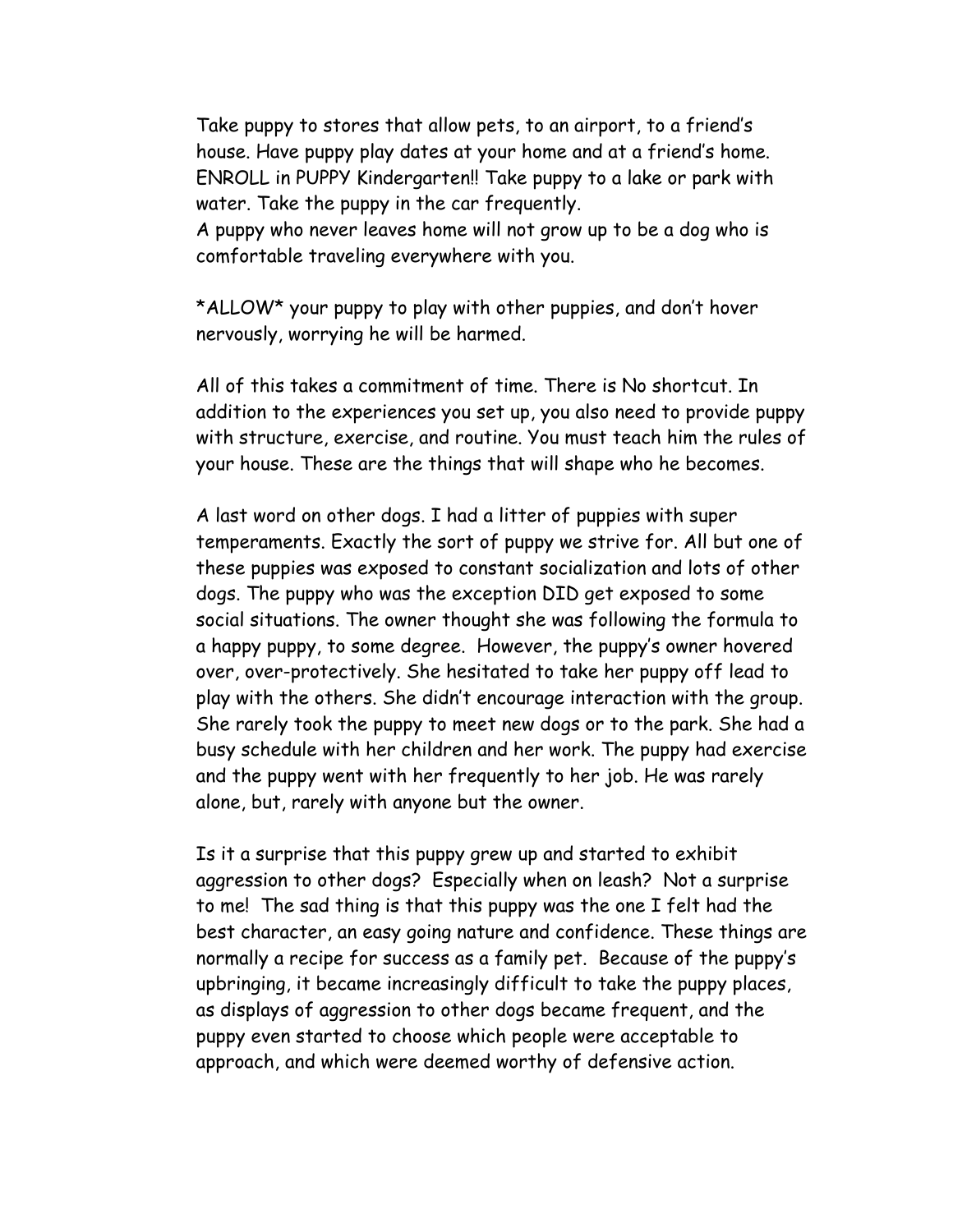In addition to a great deal of socialization, a German Shepherd Dog will need a capable leader; a handler who is consistent and fair in training. Note that I do not say that your puppy needs to be dominated. I do not say he needs a choke chain. You can be a confident, strong leader and earn your puppy's trust, without resorting to choke chains, physical restraint, or shock collars.

Lastly, you need to be honest about your skill level as a dog trainer. Often, new owners who have never trained a dog before, can "learn on the job" and be really good trainers who raise a great puppy. And just as often, owners who have had several dogs in the past, demonstrate no skill level and, in fact, are terrible trainers with confused puppies. If you are a loving owner, but admittedly have not been successful as a trainer in the past, you need to work with someone who can improve your timing, body language, and clarity. I have seen some really GREAT puppies pressured, over stressed and confused by well intentioned owners who are horrible trainers. (Horrible trainer does not mean horrible person! Be honest in your abilities and abandon your ego in favor of developing better skill!)

In summary, I feel that a German Shepherd Dog can be a great family dog, but may not be the right choice for everyone. Older/teenage children, especially those who have a desire to be involved in training and exercising, are often a more successful combination than toddlers and a German Shepherd puppy.

With work and time, a German Shepherd Puppy with a compatible temperament, drive level, and trainability, can fit into a family with young kids. We have placed numerous puppies – many now grown dogs – in homes with children, and the dogs are superb companions. These families have worked hard to raise a social and well behaved pet. (I instantly think of adorable little Ryan and his relationship with Storm. This family has children in a wide age range. The youngest, Ryan, seems to have developed a special bond with Storm. I receive frequent photos of Ryan and Storm playing together. Another success story; Dickens and Hazel with little Julia and Mason.)